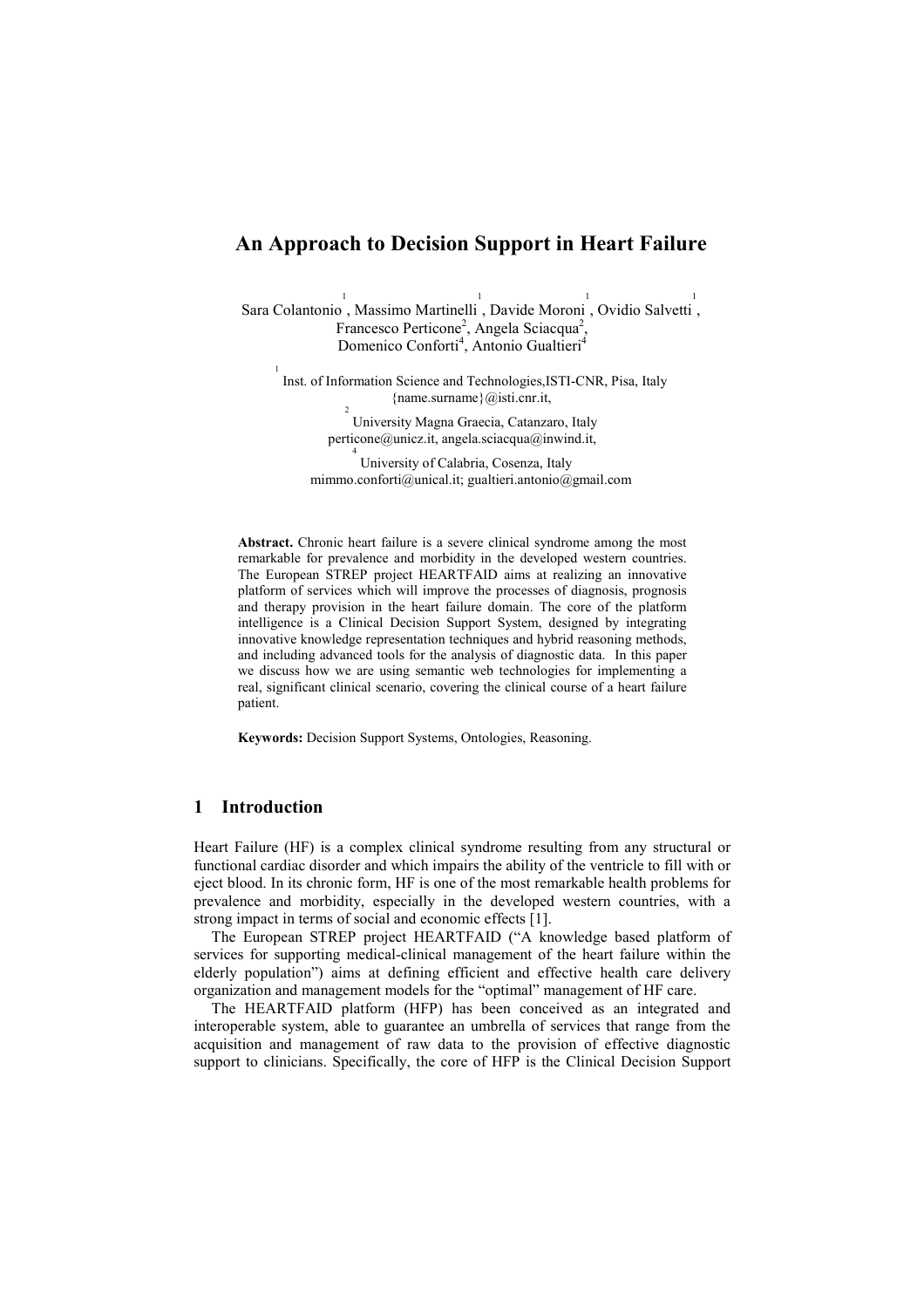System (CDSS), which has been carefully designed by combining innovative knowledge representation formalisms, robust and reliable reasoning approaches, based on learning and inference, and innovative methods for diagnostic images and biomedical signals processing and analysis [2]. Semantic web technologies have been selected as the most advanced tools for knowledge formalization, re-using and sharing, for inferential reasoning, and for the integration and easy access to a number of services.

This paper aims at showing the approach based on semantic web technologies we have designed and at presenting and discussing the current results of the implementation activity, which will be finalized in 2009.

We will start by briefly reviewing the use of semantic web technologies for decision support, and then introduce the HEARTFAID approach, by describing CDSS peculiarities and main functionalities. Current results obtained on a real scenario are finally presented and discussed.

## 2 Clinical Decision Support and Semantic Web Technologies

The development of computerized applications for supporting health care givers is an old but still alive quest, started more than 45 years ago, in the early 1960s, and with ascending and descending periods of interest and growth. In their daily activity, health care practitioners have to continually face a wide range of challenges, ranging from making difficult diagnoses, to improve patients' quality of life, to saving money, which can benefit from effective support of computerized applications [3].

A number of systems have evolved for supporting medical decision by supplying a variety of services, from information retrieval and reporting, scheduling and communications, to cost-effectiveness, error prevention, safety, and improvement of health care quality. The most common realizations include electronic medical records [4], computerized alerts and reminders [5], clinical guidelines formalizations [6], provider order entries [7], diagnostic support [8].

The key element of all CDSS typologies is the corpus of knowledge meant as the necessary expertise and know-how for bringing health care to effect. Representing knowledge is then the primary task of CDSS development and concerns understanding, designing, and implementing ways of formally coding the knowledge necessary for deriving other knowledge, planning future activities, and solving problems that normally require human expertise. Suitable languages or formalisms are used for knowledge representation and result into a Knowledge Base (KB) of the clinical expertise. Usually, the formalism is symbolic and the KB contains statements or expressions of one of the following formalisms: (i) rule based; (ii) frame based; (iii) network based; and (iv) logic based [9]. Workflow based representation is also becoming well-known, especially for modeling guidelines [10], [11]. Moreover, in recent years ontologies are emerging as a powerful knowledge representation formalism which is conceptually equivalent to the frame based and to first order logic approach [12], [13].

The KB is exploited by a reasoning engine which processes available information for formulating new conclusions and answering questions. Inferential reasoning is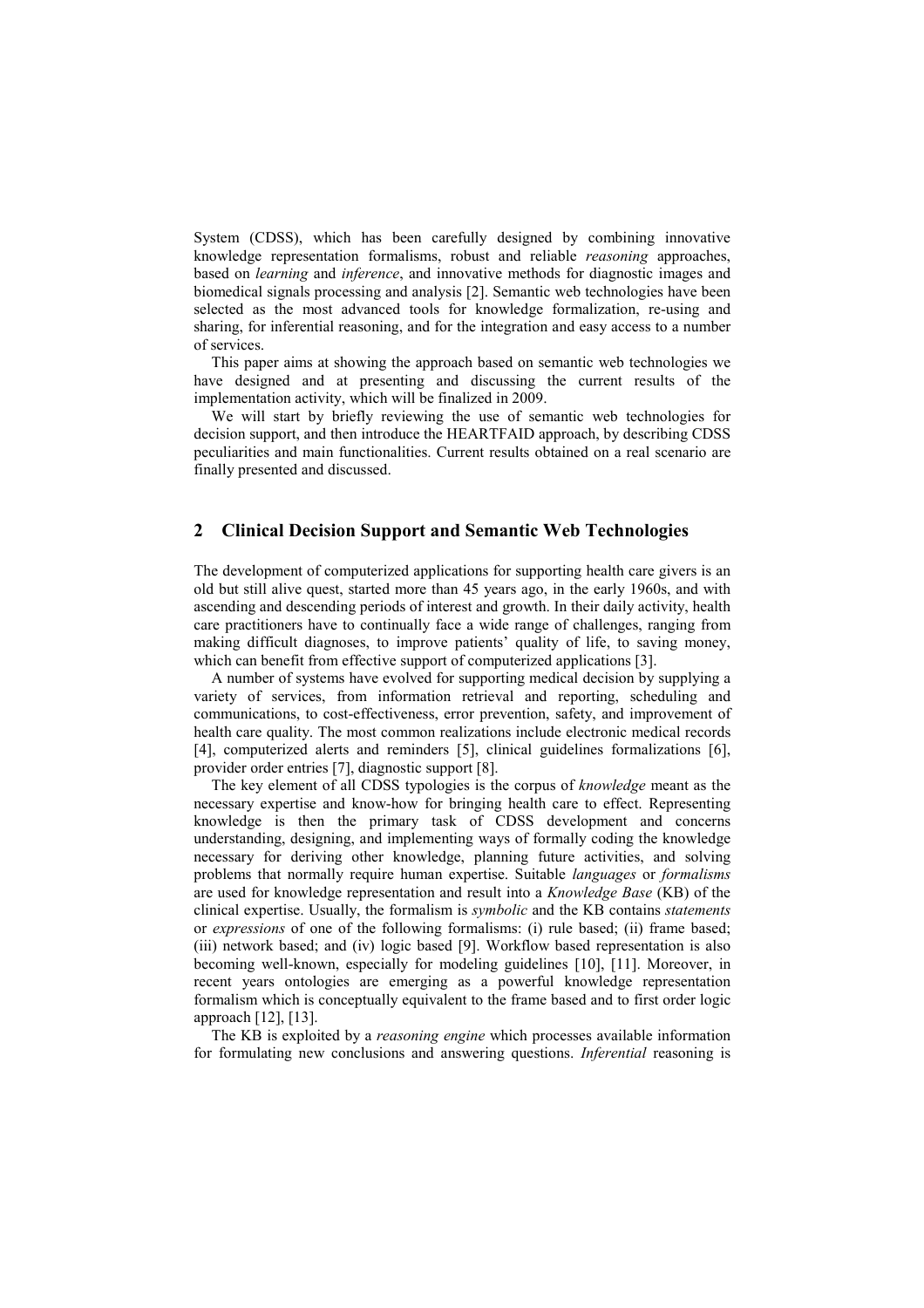employed for inferring new knowledge from the KB by deduction, induction or abduction.

Semantic Web Technologies (SWT) are gathering more and more attention within the sphere of clinical decision support, thanks also to the always wider computerization of clinical systems and to the increasing availability of internet connections. More significantly, they represent instruments for viable solutions to the key problems of CDSS development, such as data integration, knowledge representation, reasoning and intelligent agents. Such significance is testified, first of all, by the rise of several ontology-like formalizations of medical domain, e.g. the Systematized Nomenclature of Medicine (SNOMED) [14], the Unified Medical Language System (UMLS) [15] or the Medical Subject Heading (MeSH) [16], to name a few. Moreover, a number of systems have been developed by using SWT, e.g. for assisting decision support in breast cancer management [17], or for modelling clinical practice guidelines [18].

The W3C has issued several recommendations about SWT, trying to establish format standards. Worthy of mention is the Semantic Web Technology Stack [19] which suggests a list of instruments such as the Web Ontology Language, OWL [20], for defining ontologies, as the actual de-facto standard semantic markup language for this task, and SPARQL as a language for querying ontologies [21]. Moreover, it recognizes the importance of rules for filling representation lacks of ontologies and in this context a new standard is under development, i.e. the Rule Interchange Format (RIF) [22], which will allows rules to be translated between different rule languages and thus transferred between rule systems. As an evidence of the use of SWT, the RIF working group debated a use case within the medical field.

It is important to underline that, although being powerful knowledge representation and management instruments, SWT are unsufficient to solve important problems such as handling time events and constraints, and uncertainty. So far, ad hoc strategy are usually developed when needed.

## 3 The HEARTFAID Case: a Semantic Web Approach to Support Decision in Heart Failure

HEARTFAID aims at deploying an effective platform of services to support HF routine practice. All the functionalities and services supplied by the entire HFP fall into three macro "contexts": (i) biomedical data collection and management, devoted to the acquisition and storage of continuous flows of information within healthcare structures, during patient hospitalization and outpatient visits, from analysis laboratories, and within a homecare program by telemonitoring patients' conditions; (ii) knowledge-based decision support, whose main goal is supporting, at decisional level, the HF health care operators, by making more effective and efficient all the processes related to diagnosis, prognosis, therapy and health care personalization of the HF patients; and (iii) *end-user applications*, which provide the doorway to a multitude of end-user utilities and services, such as accessing an electronic health record (EHR), querying the CDSS, applying advanced models and methods for the extraction of new knowledge, and so forth.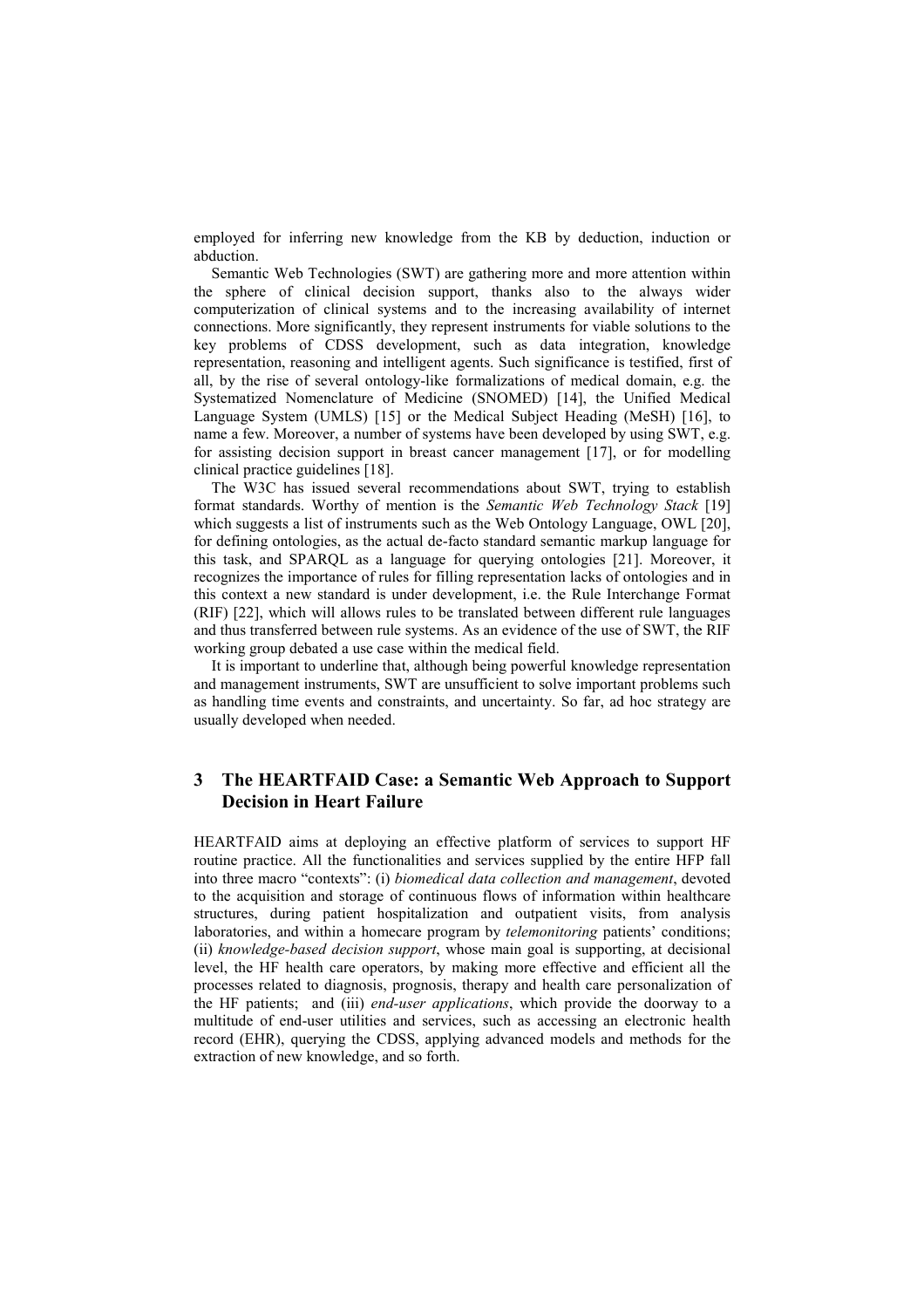Our focus is on CDSS which is meant for an overall support of HF management. A careful investigation about the needs of HF practitioners and the effective benefits assured by decision support was performed: four problems have been identified as highly beneficial of HEARTFAID CDSS point-of-care intervention, i.e. diagnosis, prognosis, therapy and follow-up. An accurate analysis of the corpus of knowledge highlighted these problems mainly relied to the domain know-how and the clinical guidelines. Nevertheless, the solution of some of them seemed still debated in the medical community, due to the lack of validated and assessed evidences, e.g. prognosis. In such cases, making a decision requires an investigation on the hidden, complex, often non-linear correlations among data, together with high-level analytical processing functions. The knowledge needed for the solution should, then, be acquired directly from data (inductive knowledge) and stored in a model (e.g. Artificial Neural Networks, Support Vectors Machines), able to induce sub-symbolic knowledge from a data-driven processing [23].

HEARTFAID CDSS was then designed for incorporating different reasoning models and according to a multilevel conceptualization scheme for distinguishing among (i) the *knowledge level*, corresponding to all the information needed by the system for performing tasks, e.g. data, domain knowledge, computational decision models; (ii) the *processing level*, consisting of the system components that are responsible of tasks accomplishment by using the knowledge level; (iii) the end-user application level, including the system components whose functionalities are specifically defined for interacting with the user. This separation assures a high level of flexibility, since any change of the formalized knowledge will not affect the processing level.

Moreover, the knowledge level was modeled by integrating a formalization of symbolic knowledge and computational reasoning models required by those difficult HF decision problems, such as prognosis assessment and early detection of patient's decompensation.

In detail, the CDSS architecture consists of the following components (Fig. 1):

- Domain Knowledge Base, consisting of the domain knowledge, formalized from the european guidelines for the diagnosis and treatment of chronic HF and the clinicians' know-how;
- Model Base, containing the computational decision models, signals and images processing methods and pattern searching procedures;
- Meta Knowledge Base, composed by the strategy knowledge about the organization of CDSS tasks.
- Brain, the system component endowed with the reasoning capability;
- Explanation Facility, providing means to explain conclusions taken.

The Brain was modeled by functionally separating a meta level, devoted to task accomplishment and organization, and an *object level*, responsible of actually performing tasks, by reasoning on the computational and domain knowledge. A Strategy Controller was inserted for performing the meta level functionalities, by orchestrating the two components of the object level, i.e. the Inference Engine and the Model Manager.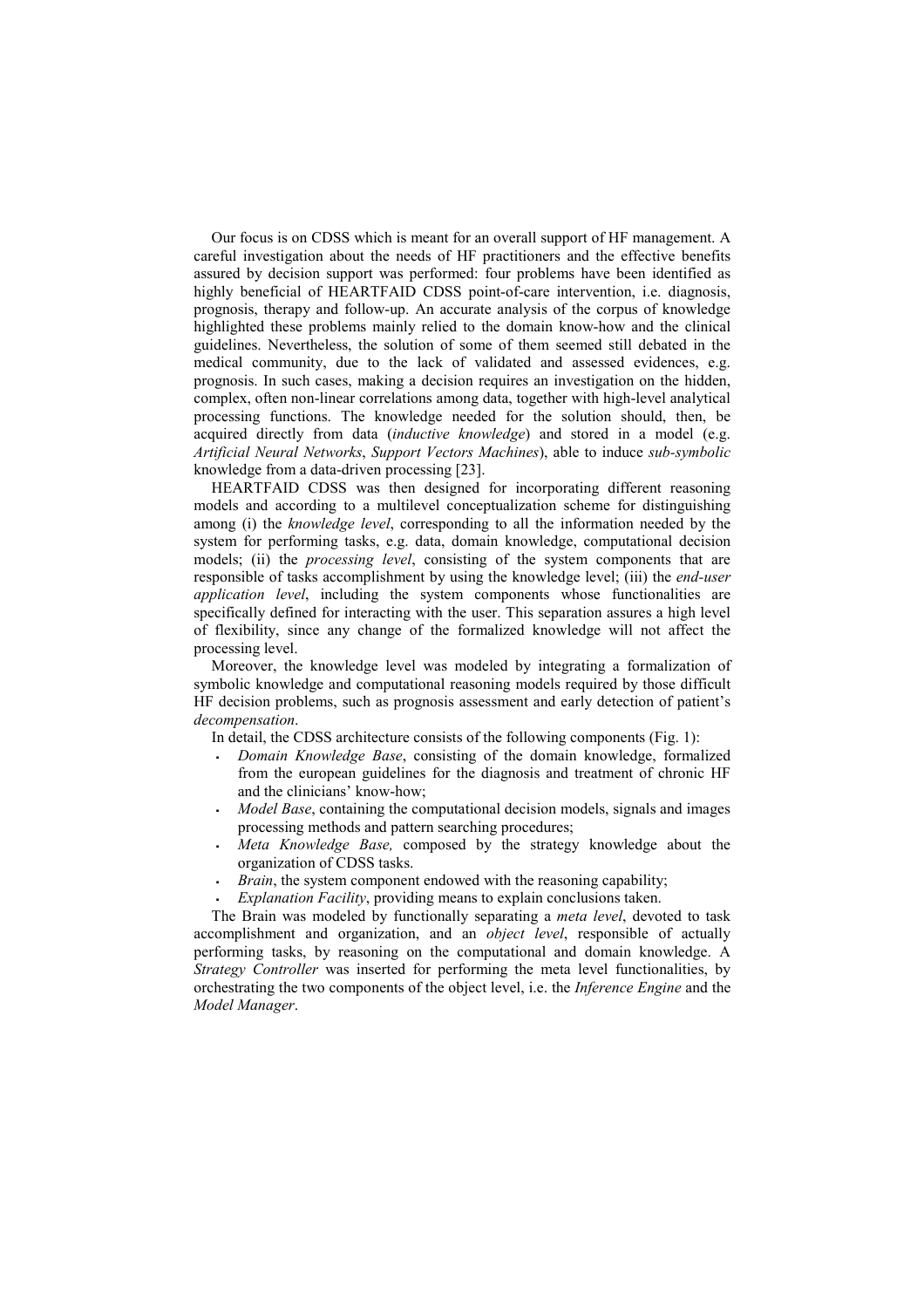

Fig. 1. The general view of the HEARTFAID CDSS architecture – dashed arrows correspond to reference to the ontologies, while the others denote a direct communication.

For modeling the Domain Knowledge Base, ontologies combined with rules were chosen as representation formalism since also assures easy re-use and sharing of knowledge. After a preliminary ontology, mainly corresponding to a structured terminology of the domain, we began to develop a new ontology by inserting relevant properties, classes and relations for a coherent and comprehensive formalization, also in accordance to standard medical ontologies, such as UMLS. To have a modular, less complicated developing, and more performing system we are developing some core and upper level ontologies. This was worthwhile and possible because in most cases the decisional support does not require the reasoner to take into account all about the patients and domain information (examples of core ontologies are Therapy, MinnesotaQuestionnaire, Ecocardiocram and example of upper ontologies are DiagnosticProcedure, Suggestion). A fragment of this ontology is shown in Fig. 2.



Fig. 2. Some relevant classes and properties of the ontology

Rules were used to fill the logical lacks of ontologies axioms and were elicited from the ESC guidelines and with a strong interaction with the clinicians. An example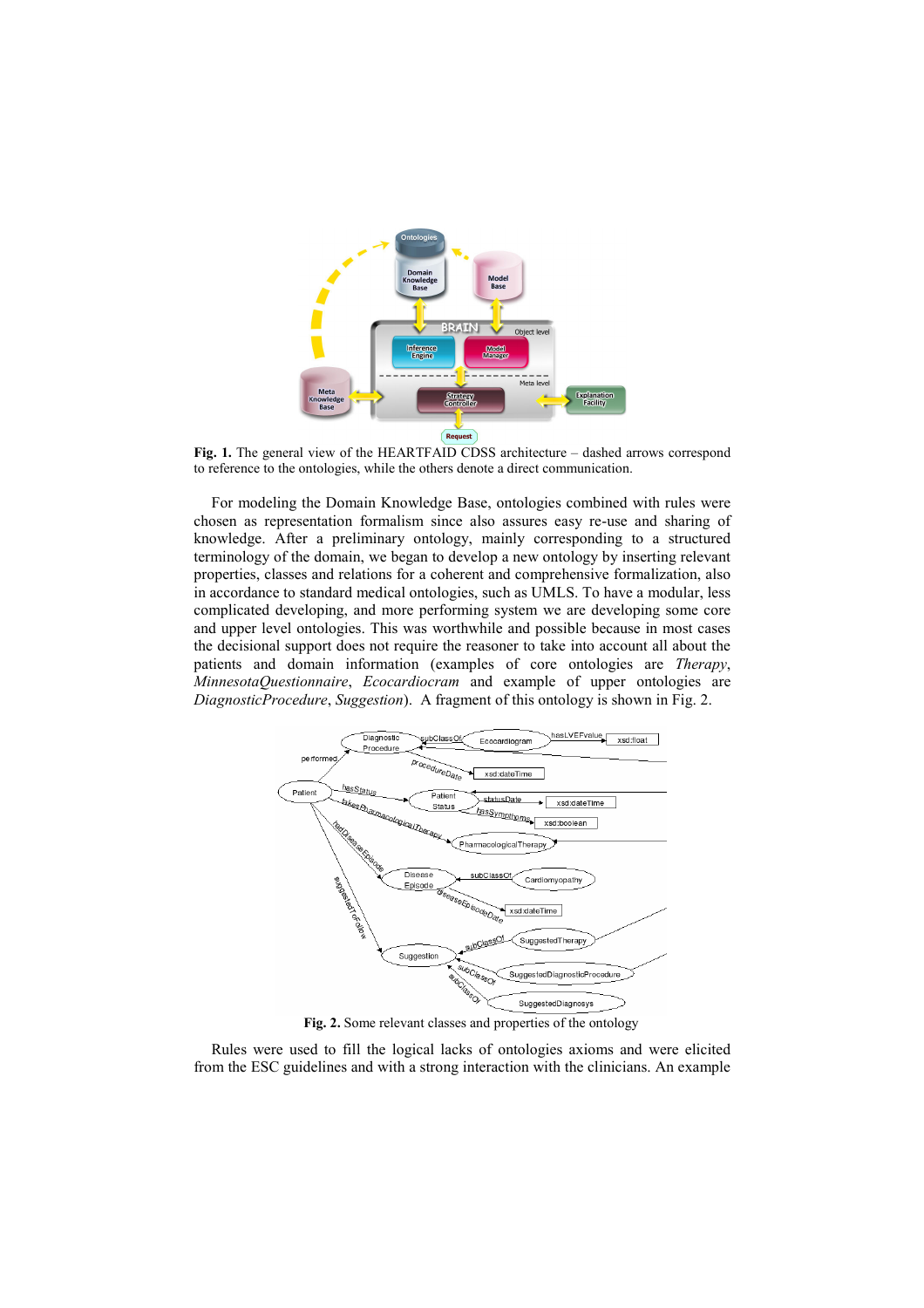rule for therapy suggestion, elicited in a natural language implication format: "If a patient has Left Ventricle Ejection Fraction  $\leq$  = 40% and he is asymptomatic and is assuming ACE Inhibitors or ARB) and he had a myocardial infarction then a suggestion for the doctor is to give the patient Betablockers". Of course this first set of rules was incomplete caused by logic jumps so now we are revising the entire flow of reasoning by refining rules and ontologies when not rewriting them.

An inference engine was devised for the corresponding inferential reasoning processes, by induction and deduction on the formalized knowledge for assessing patients' status, formulating diagnosis and prognosis, assisting therapy planning, and patients' monitoring. Instruments selected for development are discussed in the successive section.

HFP was devised for supplying a number of services and conceived for consciously distributing the work load among the various components. This means that, to avoid burdening the CDSS, other components were inserted for aiding the effectiveness of the support services. Their development was distributed among the partners of the project. A sketch of the platform with the components interacting with the CDSS is shown in Fig. 3. An EHR module was inserted for suitably organizing, visualizing and managing patients' data, stored into the platform Repository. In particular, a dedicated repository for storing examination images was conceived in accordance to the DICOM standard. An Agenda module was included for managing patients' care planning, e.g., scheduling new visits, prescribing new examinations and so forth. The User Interface was designed as a fundamental component, responsible for all the interactions and communications with the users.



Fig. 3. A sketch of HFP with the components that interact with the CDSS.

The different components of the platform were seen as resources, by virtualizing the operations required for their management. When involved, the different components are dynamically integrated for supplying sophisticated but much flexible applications. The responsible of guaranteeing integration and interoperability among all the HFP components was defined as the platform Middleware, which includes all the adapters necessary for the virtualization. For simplifying the provision of different services, a Service Controller was comprised for managing platform events and invoking the other components. In this perspective, the CDSS component was designed as a resource able to offer a number of functionalities and to interact with the other resources for performing its tasks. Each decision-making problem has to be translated into a *request* or a *class of requests* committed to the CDSS, which is then activated on-demand. The system handles every request according to a specific policy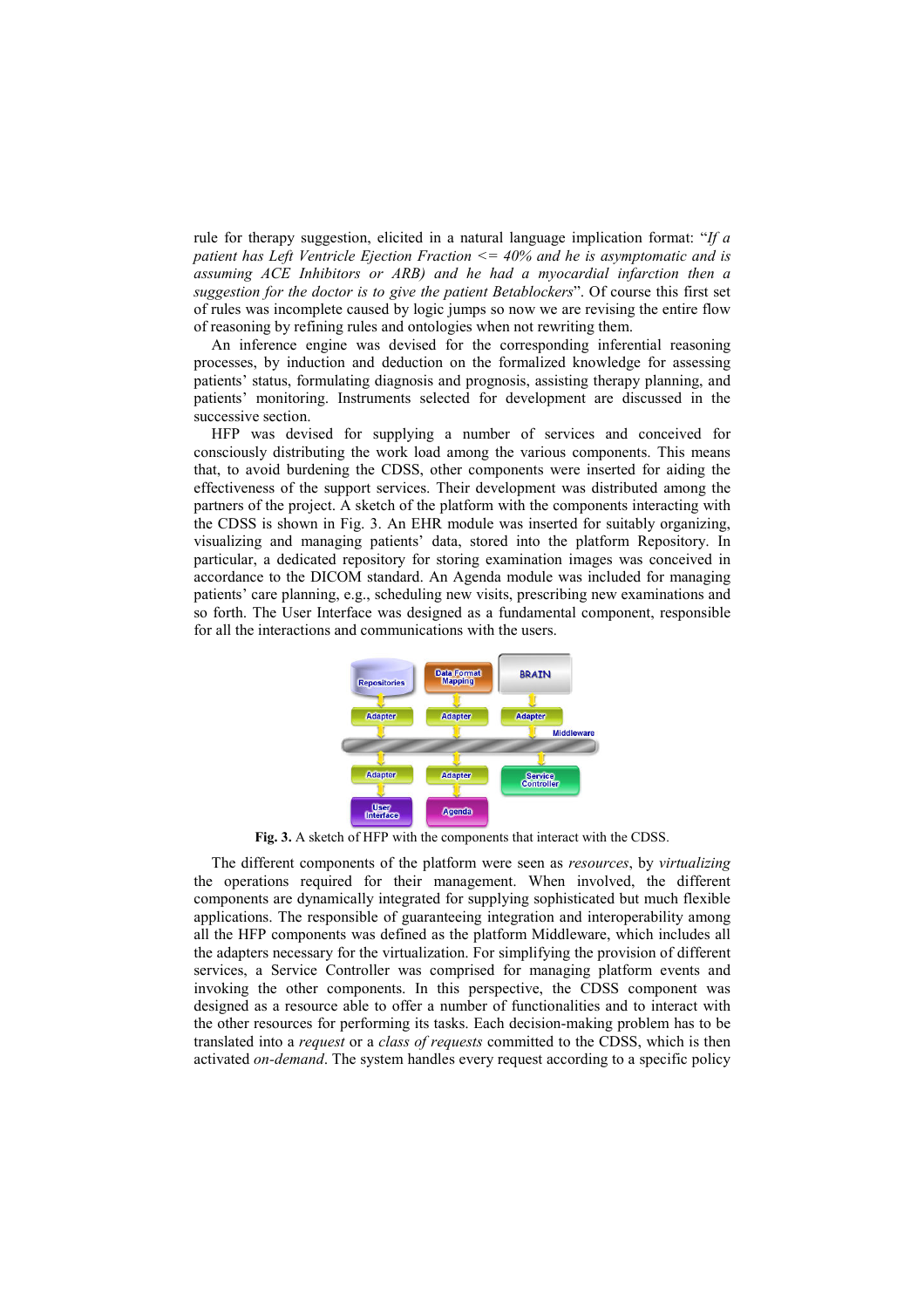encoded in the Meta KB, and interacting, when needed, with the other platform components.

## 4 Summary of Results on a Real Scenario

In accordance to W3C recommendations, we selected OWL for defining the ontologies and Protégé and Swoop as editors. For defining the rules of the knowledge base, we chose SWRL [24], the Semantic Web Rule Language combining OWL and RuleML [25], which is a submission to W3C that extends the set of OWL axioms to include Horn-like rules. For realizing the reasoning component, Jena [26] was selected as a Java programming environment that uses OWL, SPARQL and includes a rule-based inference engine. To improve the reasoning capability of the latter and also to use SWRL we also used Bossam [27] and Pellet [28] depending on the SWRL builtins offered.

A use case scenario was chosen in order to simulate a real case that is partial if related to the entire problem but it let us understand better the work and the rules to be implemented. According to what stated in the previous section, we developed several core ontologies: Fig. 4 shows a fragment of the Therapy core ontology.



Fig. 4. A Fragment from the therapy core ontology

The set of rules elicited using a logic implication format in natural language has been simply transformed into a set of SWRL rules. An example rule is shown in Fig. 5 as it has been defined in Protégé.

| <b>SWRL Rule</b>                                                                                                                                                                                                                                                                                                                                                             |  |  |  |  |  |  |  |
|------------------------------------------------------------------------------------------------------------------------------------------------------------------------------------------------------------------------------------------------------------------------------------------------------------------------------------------------------------------------------|--|--|--|--|--|--|--|
| Comment<br>Name                                                                                                                                                                                                                                                                                                                                                              |  |  |  |  |  |  |  |
| Name                                                                                                                                                                                                                                                                                                                                                                         |  |  |  |  |  |  |  |
| Rule-BetaBlockers-LVEF                                                                                                                                                                                                                                                                                                                                                       |  |  |  |  |  |  |  |
| <b>SWRL Rule</b>                                                                                                                                                                                                                                                                                                                                                             |  |  |  |  |  |  |  |
| performed(?patient, ?diagnosticProcedure) A<br>hasLVEFvalue(?diagnosticProcedure, ?lvef_value) A<br>swrib:lessThanOrEqual(?lvef_value_40) A<br>hasStatus(?patient, ?status) A<br>symptomatic(?status, true) ∧<br>takesPharmacologicalTherapy(?patient, ACE_inhibitors) ^<br>hasDiseaseEpisode(?patient, acute_myocardial_infarction)<br>→ suggestion(?patient, BetaBlockers) |  |  |  |  |  |  |  |
|                                                                                                                                                                                                                                                                                                                                                                              |  |  |  |  |  |  |  |
| #                                                                                                                                                                                                                                                                                                                                                                            |  |  |  |  |  |  |  |

Fig. 5. A rule developed in SWRL.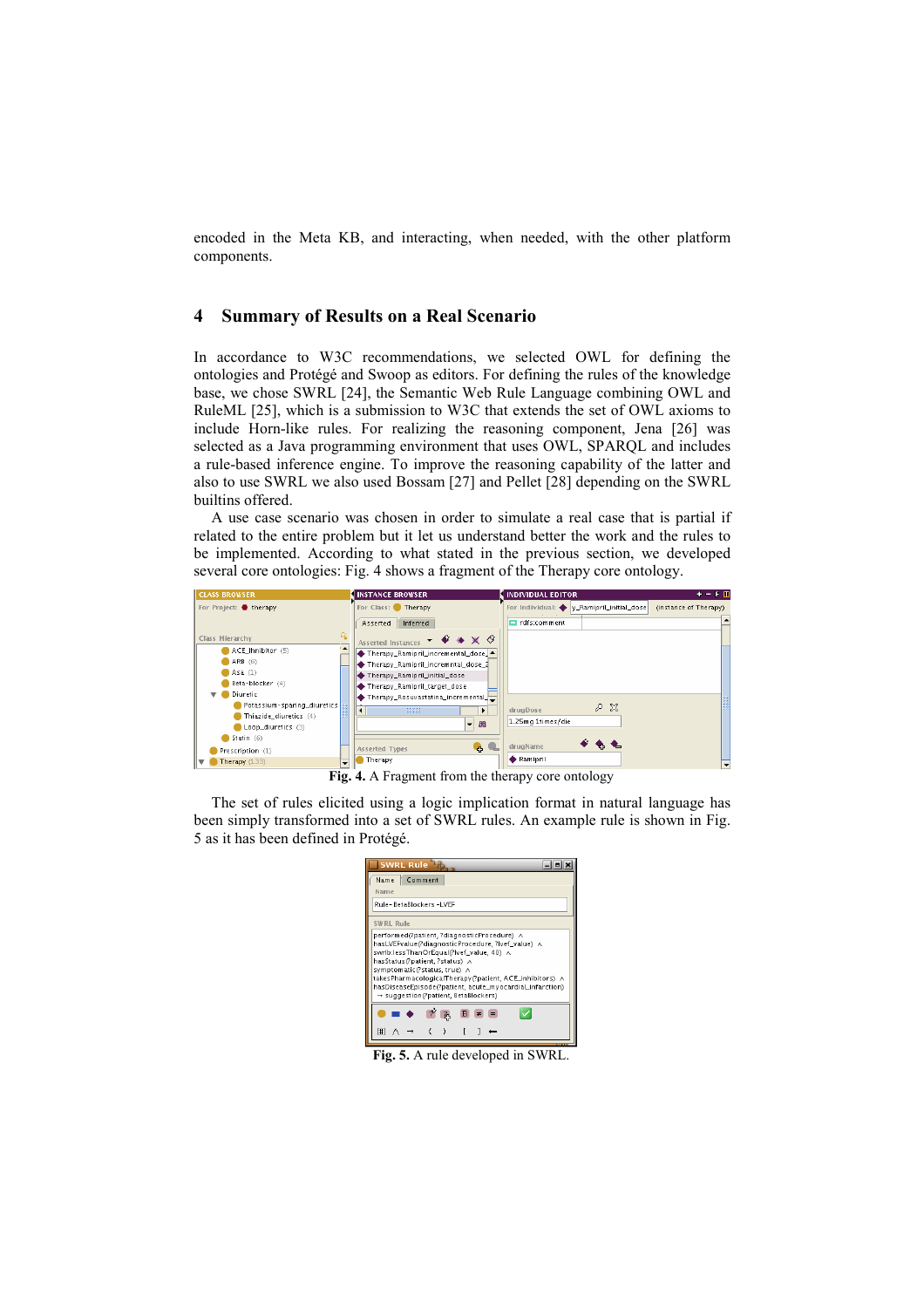Strongly typed data are stored into heterogeneous (relational and XML) and distributed databases by clinicians, patients and devices. Instead of using sets of rules codified into a programming language for transforming data into ontological format, we preferred to maintain the typed data and transform them into OWL using XML mapping files (D2R and XQuery). This allowed us to maintain independence of ontologies and rules from programming and from the inference engine choice using standards.

Currently the meta-level is only devoted to task accomplishment and sub-tasks organization, and for managing the requests from and towards the other HFP components. After all the object models completion, the strategy level will be used to foresee prognosis by merging the results coming from the inference and the other models (Support Vector Machines, Bayesian and Neural Networks).

Let us now consider the use case and how it is being developed. We consider a 65 years old patient, former smoker, suffering from hypertension from several years. The patient is enrolled in the HFP and, in particular, the telemonitoring services offered by the platform are activated. Information about the patient's status are sent to the HFP through the use of devices (blood pressure, oxygen saturation,...) and by web forms filling. For example the patient periodically answers a questionnaire through his webbased user interface and sends the information to the HFP interface that checks missing values. Then the Service Controller stores this information into the repository, gets historical data and opportunely invokes the specific CDSS service responsible of handling the request. The CDSS analyzes data and answers supplying the current patient's status, e.g. worsening of symptoms, and a set of suggested actions the clinician should undertake, e.g. schedule a new visit, change the New York Heart Association (NYHA) class, and change the therapy and so forth.

Then the Service Controller stores results into the repository and, according to the CDSS conclusions, if patient situation is worsening alert the clinician on duty, sending a sms or an email on the base of severity, for example suggesting to perform a visit.

When the doctor on duty logs in the HFP, the list of patients is displayed ordered by their severity status and the timestamp of the last related event (Fig. 6 - left).

Then he chooses to analyze the patient's situation and the change in his status is shown along with the list of suggested actions, for instance as a list of operations that can be selected. He then approves the schedule of the visit and the Service Controller forwards the request to the Agenda that opportunely records it and informs the patient. At the hospital, during the visit, the physician inserts his observations into the patient's record and decides to approve the change of the NYHA class (Fig. 6 - right): he selects the corresponding action within the list and the Service Controller takes care of registering the change in the patient's record. An ECG is then performed for further investigations. Once the information obtained by the ECG have been recorded, a request for its interpretation is sent by the Service Controller to the CDSS, which suggests performing an echocardiography as displayed in the recommended actions list. A change of therapeutic strategy is decided by the clinician supported by the CDSS (Fig. 7).

Future activities will consist in finalizing the platform implementation by concluding the realization of the Domain Knowledge Base, the algorithms contained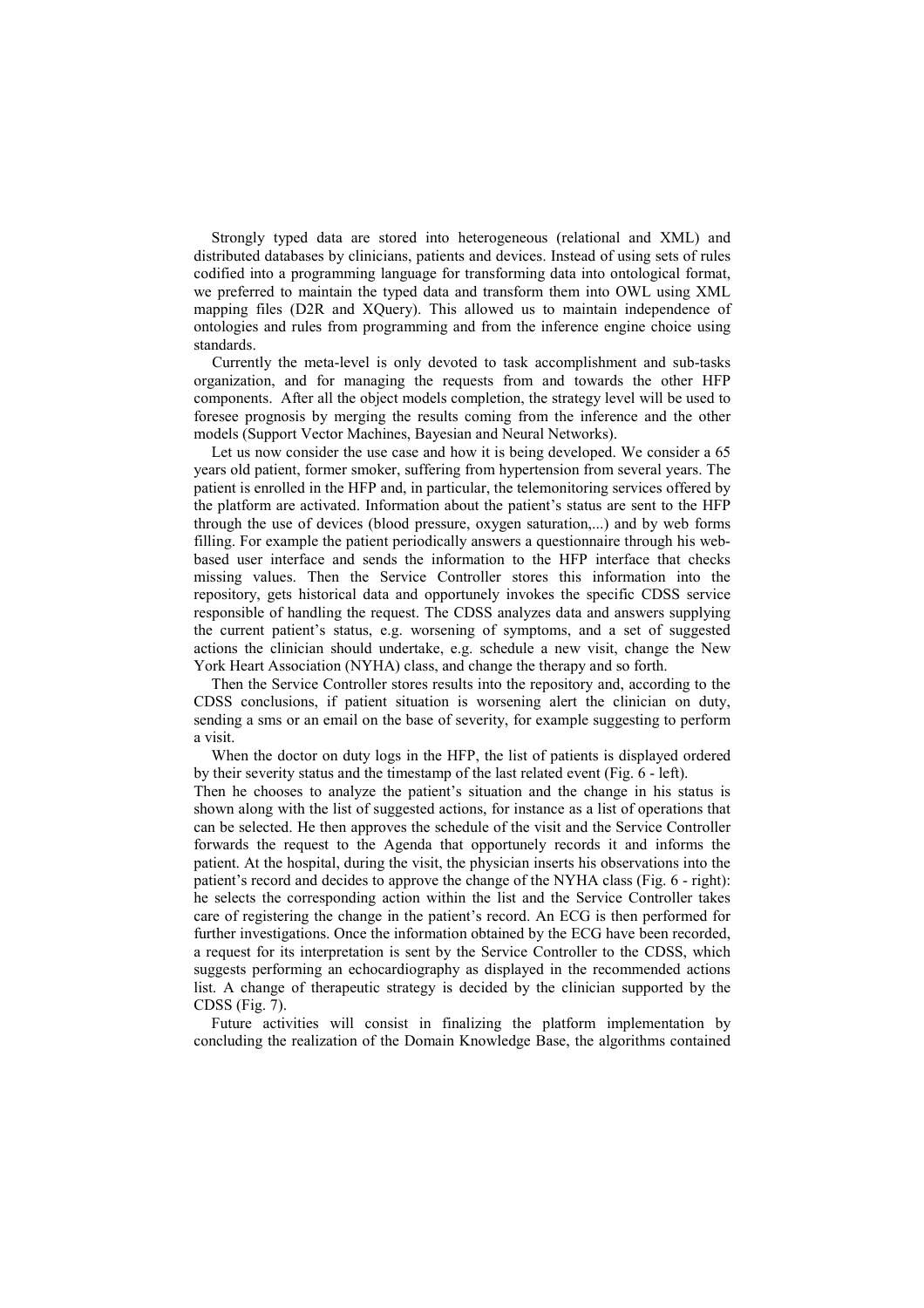in the Model Base and the Brain, in particular of its meta level in order to integrate all the object models and the interface.

#### Acknowledgements

This research work is supported by the European Community, under the Sixth Framework Programme, Information Society Technology – ICT for Health, within the STREP project "HEARTFAID" (IST-2005-027107), 2006-2009.



Fig. 6. On the left, the patients monitor; on the right, the NYHA determination

| HEARTFAID:: Therapeutic Strategy - Mozilla Firefox              |                 |                        |                             |                 |                             |                                               |                          |  |
|-----------------------------------------------------------------|-----------------|------------------------|-----------------------------|-----------------|-----------------------------|-----------------------------------------------|--------------------------|--|
| http://www.heartfaid.org:8080/Heartfaid/servlet/Controller<br>凜 |                 |                        |                             |                 |                             |                                               | $\overline{\Psi}$        |  |
| Hill<br><b>Therapeutic Strategy</b>                             |                 |                        |                             |                 |                             |                                               |                          |  |
| Patient name:                                                   |                 | id:                    |                             |                 |                             |                                               |                          |  |
| <b>Type</b>                                                     | <b>Medicine</b> | <b>Start Dose</b>      | Target                      | Current         | <b>Suggested Motivation</b> |                                               | Choice!                  |  |
| <b>ACEInhibitor</b>                                             | Ramipril        | $1.25 - 2.5$<br>mg/die | $2.5 - 5$ mg<br>2times/die  | 1.25<br>mg/die  |                             | 2.5 mg/die EF<45, NYHA>0                      | 2.5 mg/die $\vee$        |  |
| Beta-blockers                                                   | Bisoprololo     | 1.25mg/die             | 10mg/die                    | 2.5<br>mg/die   | 3.75 mg/die                 | mono-subminitration                           | 3.75 mg/die              |  |
| Anti-aldosteronic Spironolactone 12.5mg/die                     |                 |                        | 50ma/die                    | 12.25<br>mg/die | 25 mg/die                   | had myocardial infarction.<br>worse sympthoms | 25 mg/die<br>$\ddotmark$ |  |
| Asa                                                             | Aspirin         | 100 mg/die             | 100 mg/die                  | 100<br>mg/die   | 100 mg/die                  | post-ischaemic<br>cardiomyopathy              | 100 mg/die               |  |
| Statin                                                          | Atorvastatina   | 10mg/die               | 40mg/die                    | 10<br>mg/die    | 20 mg/die                   | reduce LDL                                    | 20 mg/die $\vee$         |  |
| Loop Diuretic                                                   | Furosemide      |                        | 20-40mg/die 100-200mg/die 0 |                 | $20 - 40$<br>mg/die         | quicker, more<br>effective,<br>filt.glom<30   | 20-40 mg/die $\vee$      |  |
| Add other therapy                                               |                 |                        |                             |                 |                             |                                               | Assign Therapy           |  |

Fig. 7. CDSS suggestion for changing the patient's therapeutic strategy